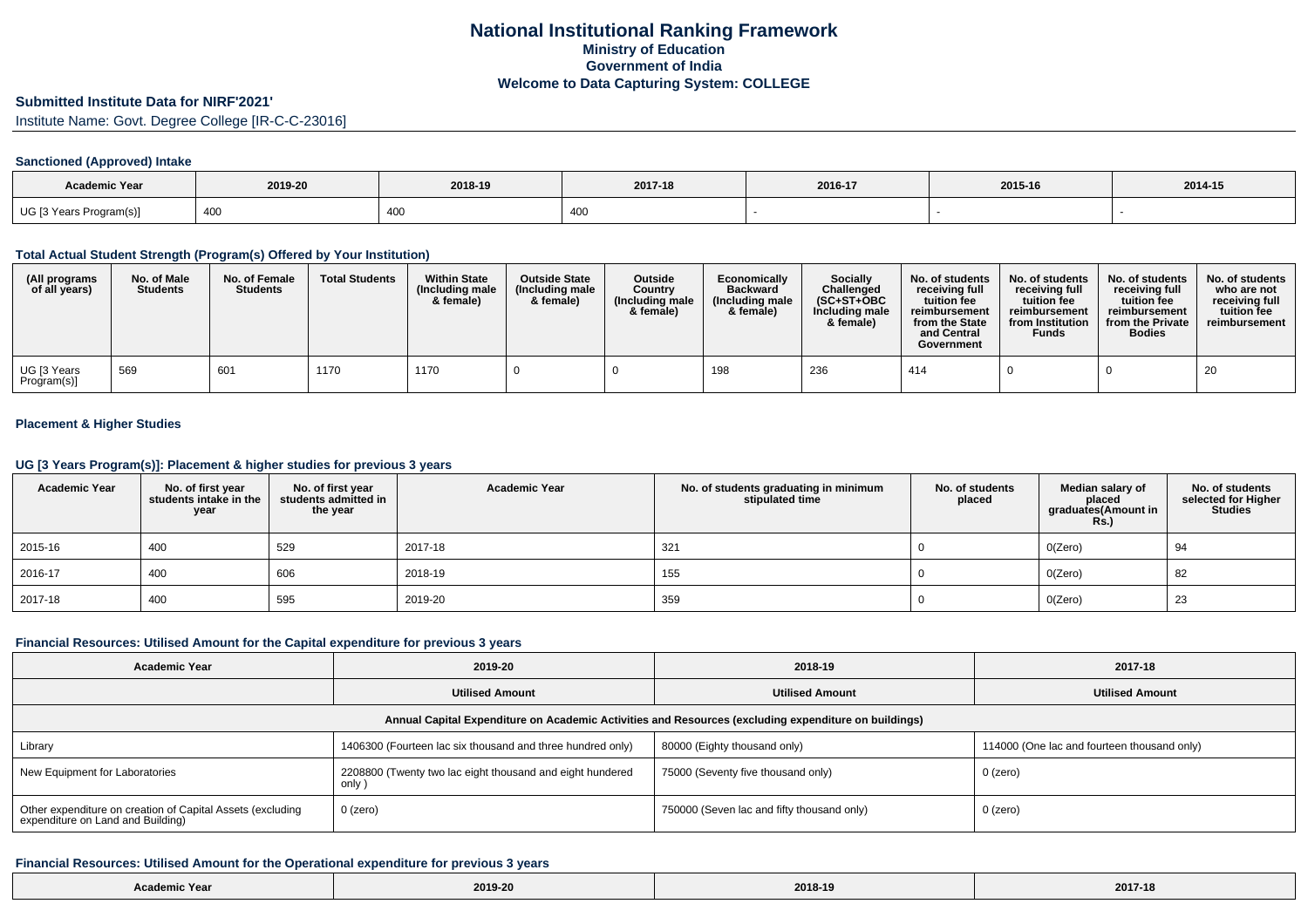|                                                                                                                                                                                                 | <b>Utilised Amount</b>                                                            | <b>Utilised Amount</b>                        | <b>Utilised Amount</b>                         |  |
|-------------------------------------------------------------------------------------------------------------------------------------------------------------------------------------------------|-----------------------------------------------------------------------------------|-----------------------------------------------|------------------------------------------------|--|
|                                                                                                                                                                                                 |                                                                                   | <b>Annual Operational Expenditure</b>         |                                                |  |
| Salaries (Teaching and Non Teaching staff)                                                                                                                                                      | 41671800 (Four crore sixteen lac seventy one thousand and<br>eight hundered only) | 49200000 (Four crore and ninety two lac only) | 33100000 (Three crore and thirty one lac only) |  |
| Maintenance of Academic Infrastructure or consumables and<br>other running expenditures (excluding maintenance of hostels<br>and allied services, rent of the building, depreciation cost, etc) | 1500 (One thousans five hundred only)                                             | 1000 (one thousand only)                      | 1000 (one thousand only)                       |  |
| Seminars/Conferences/Workshops                                                                                                                                                                  | $0$ (zero)                                                                        | 0 (zero)                                      | 0 (zero)                                       |  |

### **PCS Facilities: Facilities of physically challenged students**

| 1. Do your institution buildings have Lifts/Ramps?                                                                                                        | Not available |
|-----------------------------------------------------------------------------------------------------------------------------------------------------------|---------------|
| 2. Do your institution have provision for walking aids, includingwheelchairs and transportation from one building to another for<br>handicapped students? | No            |
| 3. Do your institution buildings have specially designed toilets for handicapped students?                                                                | Not available |

## **Faculty Details**

| Srno           | Name                  | Age | Designation            | Gender | Qualification | Experience (In<br>Months) | Is Associated<br>Last Year | <b>Currently<br/>working with<br/>institution?</b> | <b>Joining Date</b> | <b>Leaving Date</b>      | <b>Association type</b> |
|----------------|-----------------------|-----|------------------------|--------|---------------|---------------------------|----------------------------|----------------------------------------------------|---------------------|--------------------------|-------------------------|
| $\overline{1}$ | Subhash Chander       | 40  | Assistant<br>Professor | Male   | Ph.D          | 151                       | Yes                        | Yes                                                | 30-05-2016          | $\overline{a}$           | Regular                 |
| $\overline{2}$ | Barkat Ali            | 42  | Assistant<br>Professor | Male   | Ph.D          | 155                       | Yes                        | Yes                                                | 04-07-2017          | $\overline{\phantom{a}}$ | Regular                 |
| $\mathbf{3}$   | <b>Faisal Mushtaq</b> | 36  | Assistant<br>Professor | Male   | M.Sc.         | 128                       | Yes                        | Yes                                                | 23-11-2009          |                          | Regular                 |
| $\overline{4}$ | Sarita Parihar        | 40  | Assistant<br>Professor | Female | M. Phil       | 128                       | Yes                        | Yes                                                | 31-12-2009          | --                       | Regular                 |
| 5              | Waseem Rasheed        | 37  | Assistant<br>Professor | Male   | M.Sc.         | 41                        | Yes                        | Yes                                                | 03-04-2017          | $\overline{\phantom{a}}$ | Regular                 |
| 6              | <b>Tariq Hussain</b>  | 44  | Assistant<br>Professor | Male   | Ph.D          | 151                       | Yes                        | Yes                                                | 24-07-2012          | $\overline{\phantom{a}}$ | Regular                 |
| $\overline{7}$ | Madhu Bala            | 38  | Assistant<br>Professor | Female | Ph.D          | 40                        | Yes                        | Yes                                                | 21-03-2017          | --                       | Regular                 |
| 8              | Zahoor Ahmad<br>Wani  | 35  | Assistant<br>Professor | Male   | <b>NET</b>    | 37                        | Yes                        | Yes                                                | 20-06-2017          |                          | Regular                 |
| 9              | Ajay Kumar            | 35  | Assistant<br>Professor | Male   | M.Sc.         | 39                        | Yes                        | Yes                                                | 16-10-2017          | $\sim$                   | Regular                 |
| 10             | M M Mattoo            | 42  | Assistant<br>Professor | Male   | M. Phil       | 144                       | Yes                        | Yes                                                | 08-06-2010          | $\overline{\phantom{a}}$ | Regular                 |
| 11             | <b>VIMAL KISHORE</b>  | 34  | Assistant<br>Professor | Male   | MP.Ed.        | 22                        | No                         | Yes                                                | 18-09-2018          | --                       | Regular                 |
| 12             | Mohd Yaseen<br>Sirwal | 37  | Assistant<br>Professor | Male   | M. Phil       | 116                       | Yes                        | Yes                                                | 02-12-2010          | $\overline{\phantom{a}}$ | Regular                 |
| 13             | Swamiraj Chouha       | 43  | Assistant<br>Professor | Male   | M. Phil       | 120                       | Yes                        | Yes                                                | 13-11-2012          | --                       | Regular                 |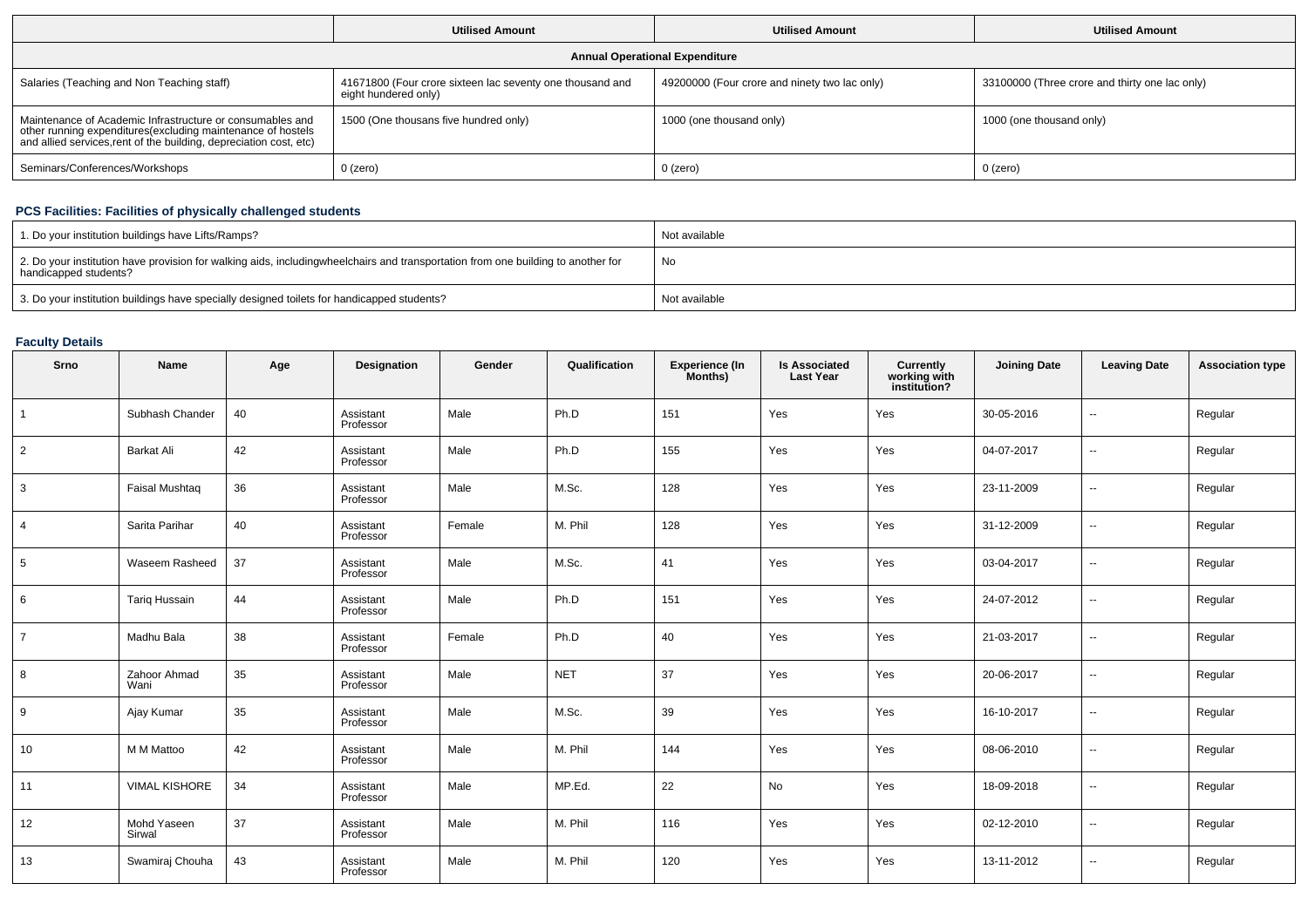| 14 | <b>Rohit Gupta</b>             | 37     | Assistant<br>Professor                              | Male   | <b>NET</b> | 42             | Yes | Yes | 10-01-2017 | $\sim$                   | Regular                |
|----|--------------------------------|--------|-----------------------------------------------------|--------|------------|----------------|-----|-----|------------|--------------------------|------------------------|
| 15 | Sonika sen                     | 34     | Assistant<br>Professor                              | Female | M. Phil    | 35             | Yes | Yes | 22-08-2017 | $\overline{\phantom{a}}$ | Regular                |
| 16 | <b>Bharat</b>                  | 34     | Assistant<br>Professor                              | Male   | <b>NET</b> | 41             | No  | Yes | 21-02-2017 | $\overline{\phantom{a}}$ | Regular                |
| 17 | <b>AKSHEY</b><br><b>SHARMA</b> | 34     | Assistant<br>Professor                              | Male   | M. Phil    | 27             | No  | Yes | 08-05-2018 | $\overline{\phantom{a}}$ | Regular                |
| 18 | Romana Akhtar                  | 43     | Assistant<br>Professor                              | Female | M. Phil    | 123            | Yes | Yes | 21-06-2010 | $\overline{\phantom{a}}$ | Regular                |
| 19 | Pawan Sharma                   | 59     | Associate<br>Professor                              | Male   | M.Sc.      | 394            | Yes | Yes | 15-11-2011 | $\overline{\phantom{a}}$ | Regular                |
| 20 | Satish kumar                   | 40     | Assistant<br>Professor                              | Male   | M. Phil    | 121            | Yes | Yes | 23-11-2009 | $\overline{\phantom{a}}$ | Regular                |
| 21 | S K Sen                        | 59     | Assistant<br>Professor                              | Male   | M.Sc.      | 391            | Yes | Yes | 06-11-2012 | $\overline{\phantom{a}}$ | Regular                |
| 22 | Munish Kumar                   | 30     | Assistant<br>Professor                              | Male   | Ph.D       | 51             | Yes | Yes | 12-04-2016 | $\overline{\phantom{a}}$ | Regular                |
| 23 | Sehrish Gazal                  | 33     | Assistant<br>Professor                              | Female | Ph.D       | 44             | No  | Yes | 30-07-2019 | $\overline{\phantom{a}}$ | Regular                |
| 24 | Ather Hussain                  | 47     | Assistant<br>Professor                              | Male   | Ph.D       | 156            | Yes | Yes | 06-06-2018 | $\overline{\phantom{a}}$ | Regular                |
| 25 | Madhu Ram                      | 30     | Assistant<br>Professor                              | Male   | <b>NET</b> | 13             | No  | Yes | 11-11-2019 | $\overline{\phantom{a}}$ | Regular                |
| 26 | Randeep Kumar                  | 31     | Assistant<br>Professor                              | Male   | M. Phil    | 48             | No  | Yes | 12-03-2020 | $\overline{\phantom{a}}$ | Regular                |
| 27 | Anirudh Sharma                 | 56     | Dean / Principal /<br>Director / Vice<br>Chancellor | Male   | M.Sc.      | 297            | No  | Yes | 20-04-2020 | $\overline{\phantom{a}}$ | Regular                |
| 28 | Mohsin Ahmed<br>Ganaie         | 33     | Other                                               | Male   | Ph.D       | 6              | No  | Yes | 03-09-2020 | $\overline{\phantom{a}}$ | Adhoc /<br>Contractual |
| 29 | Aashaq Hussain<br>Bhat         | 34     | Other                                               | Male   | Ph.D       | $\overline{1}$ | No  | Yes | 07-10-2020 | $\overline{\phantom{a}}$ | Adhoc /<br>Contractual |
| 30 | Sameena<br>Rasheed             | 36     | Other                                               | Female | Ph.D       | 12             | No  | Yes | 07-09-2020 | $\overline{\phantom{a}}$ | Adhoc /<br>Contractual |
| 31 | Malvika Kotwal                 | 27     | Other                                               | Female | M.Sc.      | $\overline{1}$ | No  | Yes | 09-10-2020 | $\overline{\phantom{a}}$ | Adhoc /<br>Contractual |
| 32 | Nitasha<br>Choudhary           | $27\,$ | Other                                               | Female | M.Sc.      | 10             | No  | Yes | 18-09-2020 |                          | Adhoc /<br>Contractual |
| 33 | Rajesh Kumar                   | 31     | Other                                               | Male   | M. Phil    | 23             | No  | Yes | 05-09-2020 | $\overline{\phantom{a}}$ | Adhoc /<br>Contractual |
| 34 | Mohd Arif Hussain<br>Bhat      | 34     | Other                                               | Male   | M. Phil    | 45             | No  | Yes | 10-09-2020 | $\overline{\phantom{a}}$ | Adhoc /<br>Contractual |
| 35 | Showkat Aziz<br>Lone           | 32     | Other                                               | Male   | Ph.D       | $\mathbf{1}$   | No  | Yes | 05-09-2020 | $\overline{\phantom{a}}$ | Adhoc /<br>Contractual |
| 36 | Touseef Hussain                | 33     | Other                                               | Male   | Ph.D       | 55             | No  | Yes | 02-09-2020 | $\overline{\phantom{a}}$ | Adhoc /<br>Contractual |